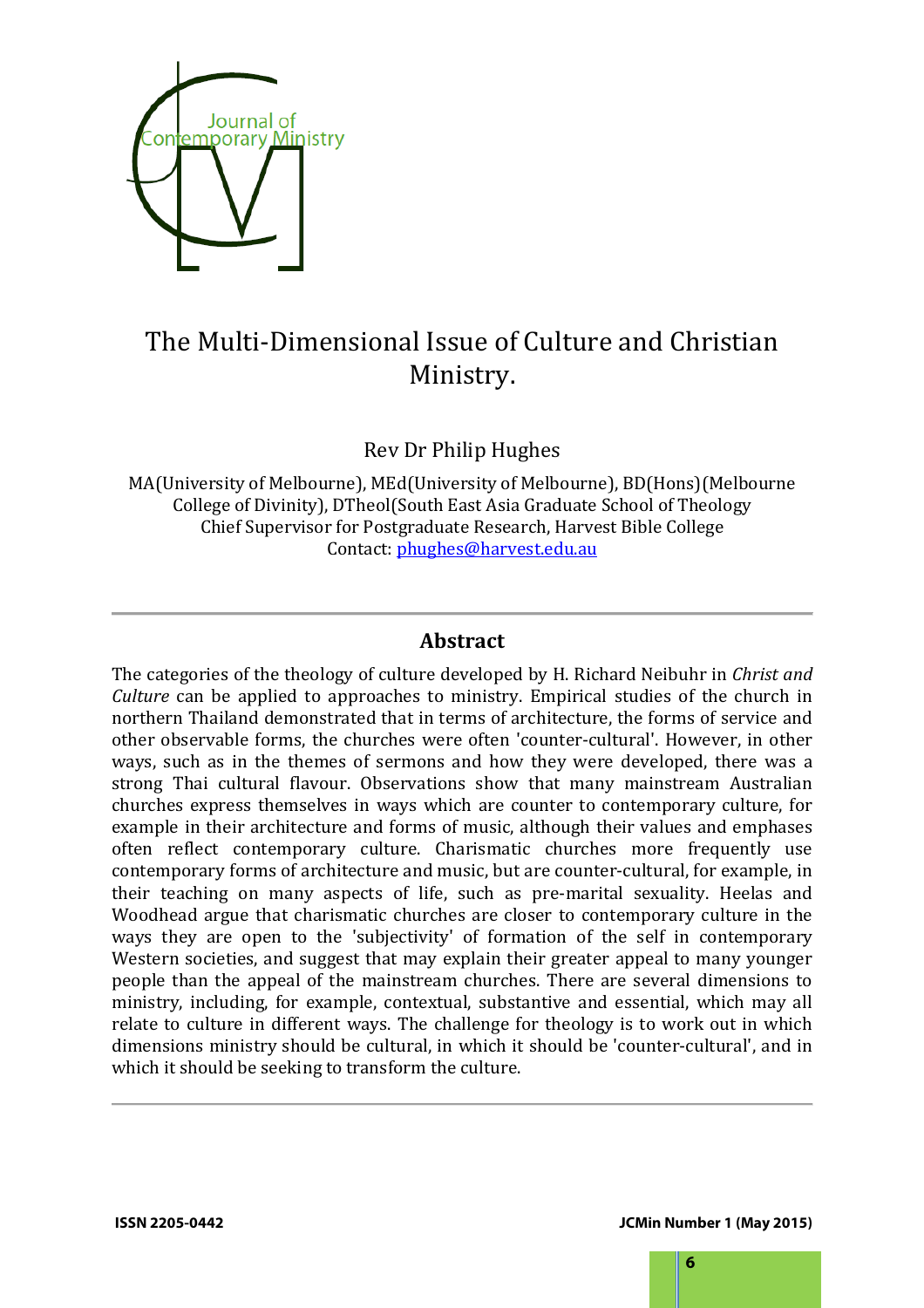### **Introduction**

### **Ministry and Culture**

In 1951, H. Richard Neibuhr published his most famous work, *Christ and Culture*. In it, he reviews the history of Christian theology and outlines five ways in which theologians have identified faith in relation to culture. He summarised them under the headings of:

Christ against culture; Christ of culture; Christ above culture; Christ and culture in paradox; and Christ transforming culture.

While Neibuhr described Christian theologies, these headings can also be applied to approaches to ministry. Indeed, the dilemma of how church life should be developed in relation to culture has confronted every cross-cultural mission: to what extent should ministry be developed in a way that absorbs patterns of culture, and to what extent should ministry involve patterns which are seen to transcendent every culture (see, for example, the discussions in Hesselgrave 1978 and Kraft 1979). Some approach ministry as if it is fundamentally 'against culture'. Ministry, in terms of the organisation of worship, pastoral care, and Christian guidance, is sometimes approached from a perspective which argues that the duty of Christian ministers is to ensure that the patterns of the New Testament, assumed to be the divine patterns, given by God, should be used in every aspect of personal life and the life of the church. Others, however, have argued either explicitly or implicitly that ministry must draw on the forms and processes of the receptor culture. Other approaches to ministry can be identified comparable to the other categories Neibuhr identified. The purpose of this paper is not to explore Neibuhr's categories in themselves but to demonstrate how ministry is multidimensional in relation to culture and how it may reflect both ends of the spectrum 'Christ against culture' and 'Christ in culture' at the same time. The contention of this paper is that a significant challenge in ministry is being both 'in the culture' and 'against culture' in appropriate ways.

One perspective on the history of ministry is that it has constantly been weakened by being drawn away from its New Testament roots by the culture in which it is situated. Time and again, through history, there has been a need for renewal which would revive the New Testament patterns of ministry, regarded as the divine order which transcended every culture. Such claims were a significant part of the Protestant reformation in the 15th, 16th and 17th centuries, both in the Presbyterian, Lutheran and Anabaptist movements. The Presbyterians, for example in the Prelude to The Scots Confession of Faith, saw themselves as 'embracing the purity of Christ's Gospel' (as reprinted in Owen 1984, p. 64). At the heart of Lutheranism was the teaching that the Bible was the only source of divinely revealed knowledge from God, and that the ministry of the church should be purified to reflect its teaching (Plass 1959, p. 88). Similar claims were made by the various parts of the Restoration movement of the 18th and 19th centuries when groups such as the Churches of Christ and the Brethren emerged, and again by the early Pentecostals. Such claims have been made more recently by some, such as Frost and Hirsh (2003, pp. 14-16) in *The Shaping of Things to Come,* who have hailed the end of Christendom as the end of the perversions of the faith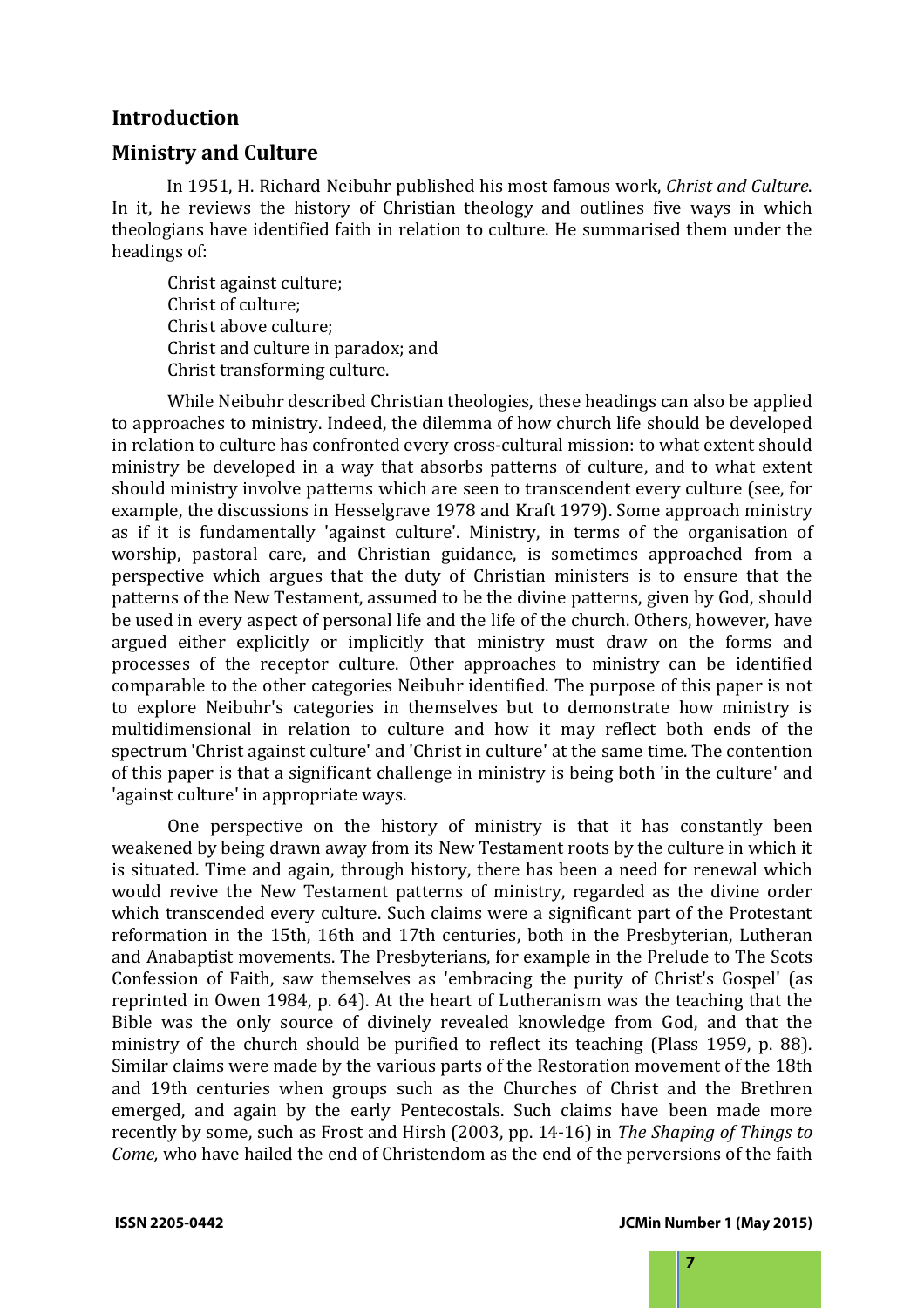caused by the alliance of state and church that began with the Roman Emperor Constantine.

There are many interpretations of what it has meant to restore New Testament patterns. For the Baptists, it meant rejecting infant baptism and adopting exclusively adult baptism. For the Brethren and the Churches of Christ, it meant the rejection of clericalism. For Frost and Hirsh (2003, p. 15), it has meant the adoption of a missionoriented spirituality. In terms of practical ministry in churches, the maintenance of ministry patterns built on the New Testament has been interpreted in a great many ways. For the Presbyterian Church of Eastern Australia, for example, it means not using musical instruments in worship and singing only the Psalms and not celebrating Christmas because Christmas is not mentioned as a festival in the New Testament. For Protestant churches, it has meant that worship revolves around the hearing of the Word of God, through the reading of Scripture and listening to its exposition in the sermon.

However, there are others who have emphasised the need for ministry to be developed in the terms of the contemporary culture, perhaps reflecting a theology of the Christ of culture or the Christ above culture. They have argued that the theology, as an expression of faith, must be framed in terms that are meaningful in the contemporary culture. One of the most comprehensive statements of such views is that of Paul Tillich's systematic theology. He introduces his systematic theology as an attempt to adapt the Christian message to the modern mind through a method of correlation. He proposes a 'theological method in which message and situation are related in such a way that neither of them are obliterated' (Tillich 1968, p. 8).

In ministry, too, people have sought to use local cultural forms in their expression. This has often been most intentional in places in which the Christian faith has been planted within the last century or two. In Bali, for example, some churches have been intentional in building their churches using the patterns and forms of Balinese architecture and adorned with Balinese art. The Gospel has been proclaimed using Balinese dance and drama. The traditional black robe of the minister has been replaced by a white robe, symbolic of relations to good rather than evil spirits. It has been argued by Balinese church leaders that 'indigenization or contextualization is a tool for communicating the Gospel so that the Gospel message becomes relevant [and ..] to root itself in the soul of the society' (Mastra 1980, p. 272).

What would an outsider see if they observed Christian ministry in our Australian churches? Would they conclude that, in general, that ministry was counter-cultural, justified in terms of the patterns of the New Testament? Or would they see ministry as primarily reflecting contemporary Western culture?

## **Multiple Dimensions to Ministry in Thailand**

Many years ago, I had the opportunity to think in-depth about this issue while observing ministry in the Church of Christ in Thailand. Taking myself out of my own culture, away from the language and patterns of my own experience, gave me the opportunity to reflect on the issue at greater depth. I spent some time examining the northern Thai culture, including observing Buddhist festivals and weekly services of worship in northern Thailand. How did the Church of Christ relate, on the one hand to Thai culture, and on the other, to the patterns of the New Testament?

The northern Thai church was founded by Presbyterian missionaries who first settled in northern Thailand around 1867. Daniel McGilvary founded the church in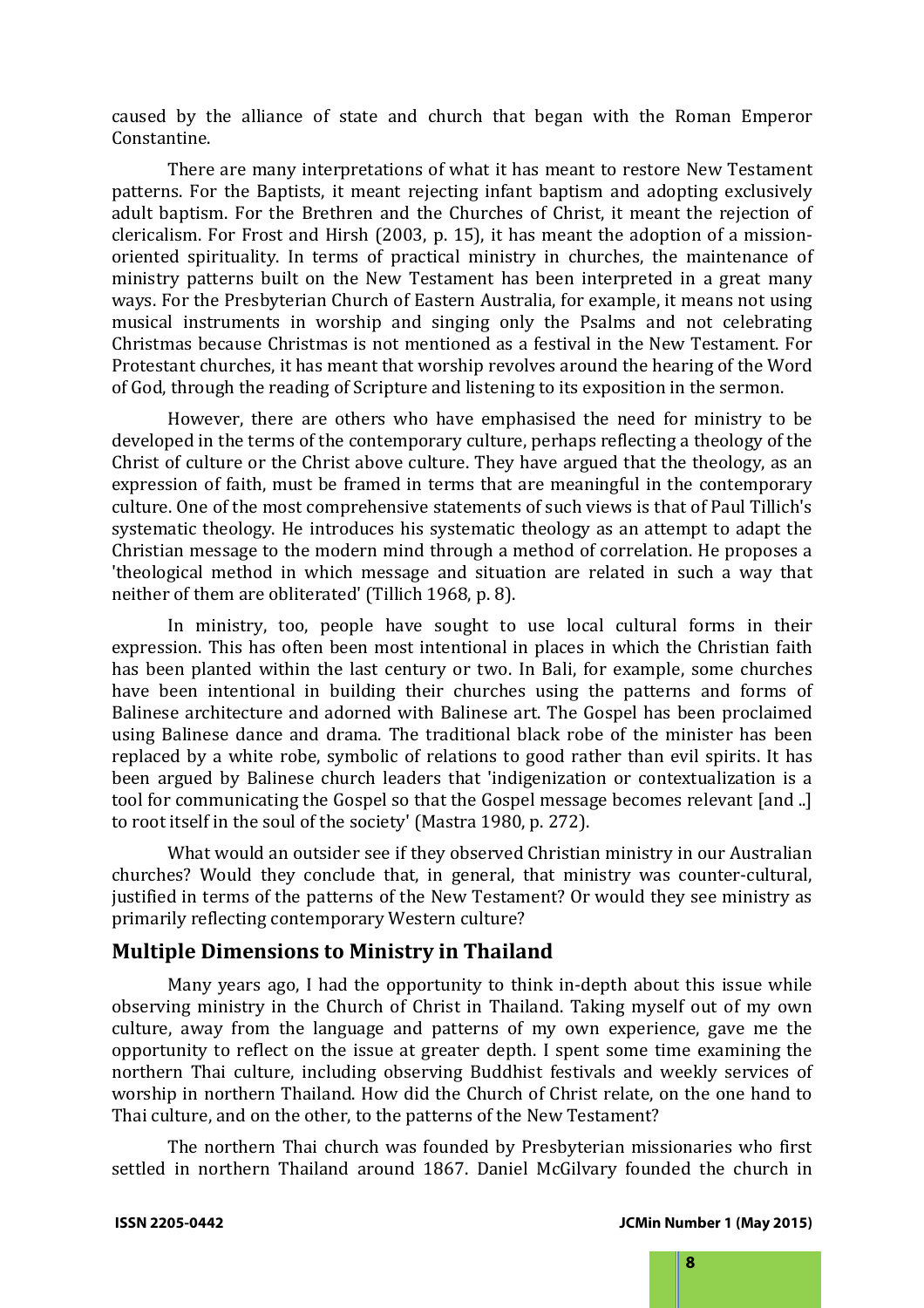northern Thailand and led it for more than 40 years until his death in 1911 (McGilvary 2002). Presbyterian missionaries continued to come to Thailand and there were a number of American Presbyterian missionaries there in the late 1970s when I conducted my research there. Most of these people were teaching in the theological college and in advisory roles. Just a few were involved in rural churches and in practical ministry. Most ministry in the local churches was conducted by Thai people who had been trained in the theological college in Chiang Mai.

On the surface, many dimensions of ministry of the northern Thai churches reflected the patterns of the Presbyterian church from which the missionaries came. The architecture of the churches was similar, with rectangular buildings and usually a tower to house a bell, as can be seen in the picture of First Church, Chiang Mai. Some modifications had been made in more recent church buildings to allow the air to circulate more easily. Inside were wooden pews similar to those in poorer churches in the USA, very different from the mats in the Buddhist temples where people sat on the floor.



The Original First Church, Chiang Mai, Northern Thailand.

Ministers wore blue robes similar to those used by the ministers of the USA, despite the warmth of the Thai climate. They spoke from pulpits similar to those of Presbyterian churches in the USA, quite different from the pulpits in the Buddhist temples where Buddhist monks would sit to read their sermons.

The music was similar to that used in the USA. Indeed, of the 247 hymns in the hymnbook of the Church of Christ in Thailand as used in 1980, just eleven had been written by Thai people, two or three came from Japan or India, and the remaining 95.5 per cent were translations from Western hymnbooks (Hughes 1983, p. 101) Churches had either a small electronic organ or a piano. Thai instruments were not used. Indeed,

**9**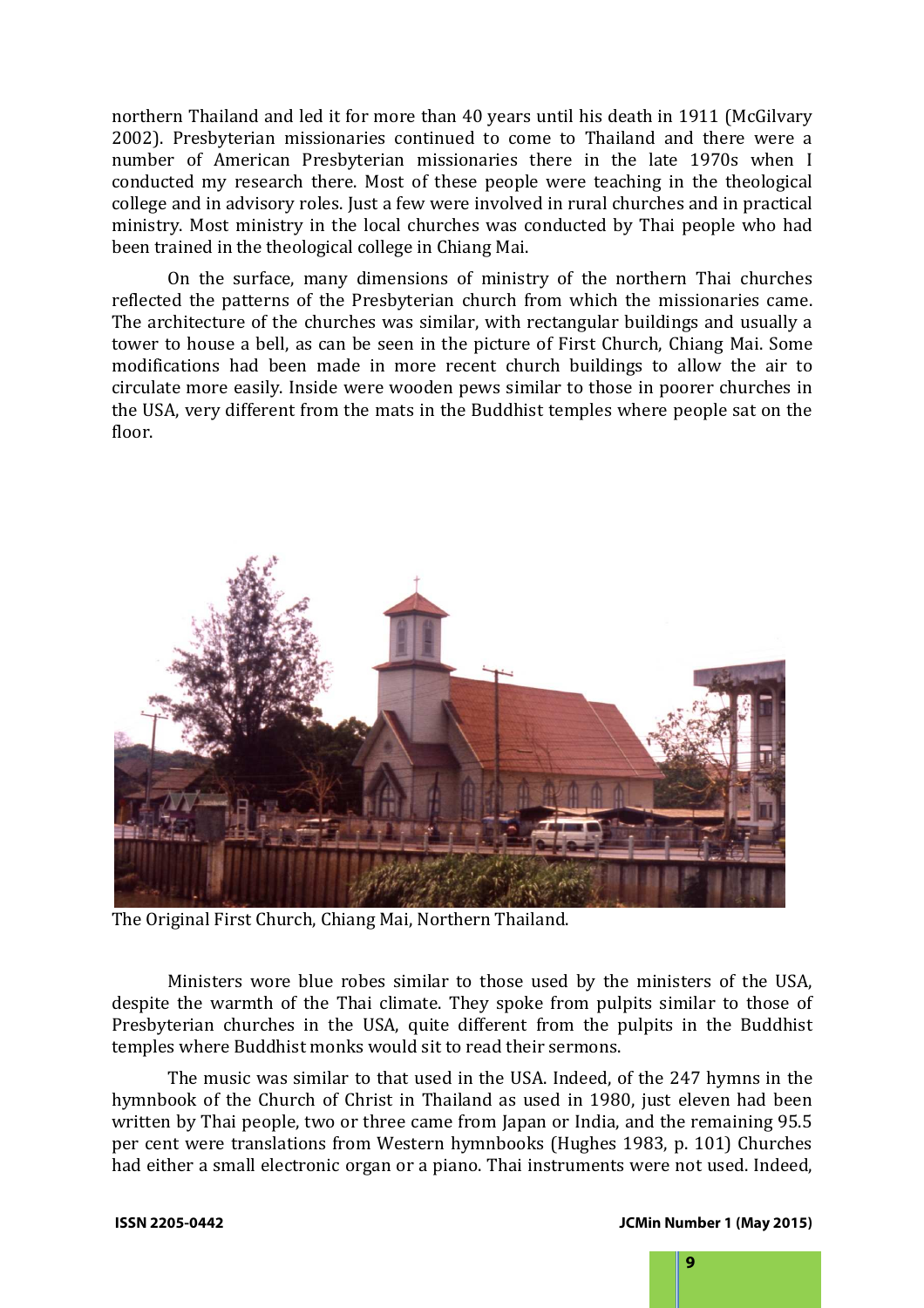Thai music is quite different from Western music, based on seven evenly spaced tones in an octave, compared with 8 unevenly spaced tones in Western music. However, Western music was always used in churches in Thailand, presumably because this was the music most familiar to the Western missionaries. The cultural patterns of ministry were predominantly Western, neither Biblical nor Thai.

Yet, at the heart of faith for many Thai Christians, as for many Thai Buddhists, is the affirmation of the popular Thai expression of the law of karma 'Do good, receive good; do evil, receive evil'. Interviews were conducted with pastors and elders of Thai churches as part of the research on culture and faith in northern Thailand. When they were asked what they thought about karma, most said that it was a Buddhist, not a Christian, term. Others said that it could be understood from a Christian perspective as what God ordains. Another part of the research involved surveys of university students in northern Thailand. When approximately 200 Thai Christian and Buddhist university students were asked whether the statement 'Do good, receive good; do evil, receive evil' was true, 81 per cent of the Christians and 71 per cent of the Buddhists affirmed it, most others saying they did not know whether it was true or not. The differences between the Christian and Buddhist affirmation were not significant (Hughes 1983, p. 171).

Content analysis of the sermons collected in northern Thai rural churches in 1980 demonstrated that the sermons had a strong Thai flavour. The content of the preaching reflected the major tenets of the Christian faith as they had been taught. Yet, the emphases were different. There was little attempt, for example, to deal with the message of Easter. In thirty sermons that were recorded in the research in northern Thai village churches, only in three were accounts given of Jesus' death. One described it as the struggle over the powers of darkness, another as a 'sacrifice for others' and the third as a supreme expression of God's love. The concept of atonement or sacrifice for sin was never mentioned in those sermons (Hughes 1983, p. 186). Easter was offensive in the Thai worldview. It did not fit easily with the Thai sense that being murdered must mean that one has 'bad karma' from previous lives, that it is something shameful and humiliating. Christmas, on the other hand, was celebrated with great enthusiasm. This enthusiasm might be seen as rooted in the idea of the 'coming of the great king'. The king's visit is always a time of great celebration among Thai people, for the king is the great patron of the people and, in some ways, a symbol of deity. The word used in Thailand to commonly describe the event celebrated by Christmas is the same as the word used for a royal visit: 'gan-saded-ma' (Hughes 1983, p. 194).

Many of the sermons reflected teaching about good moral behaviour and religious practices. The language was Christian and Thai Buddhist terms were rarely used. However, the underlying themes were often not so different from those of the sermons in the Buddhist temples. Certainly, the practical examples of the exhortation to religious practices were a little different. Many Buddhist sermons could be seen as expositions on the theme of 'Do good, receive good; do evil, receive evil'. This is the Thai formulation of the basic moral universal law: the law of karma. We receive the consequences of our actions. So most Christian sermons could be seen as expositions of that same basic moral law. If you do good (in terms of Christian behaviour, of course), you will receive good. If you do evil, you will receive evil.

Christian ministry, as observed in Thailand at that time, was multi-dimensional in relation to culture. On the surface, in terms of the style of buildings, ministers' robes, music and orders of service, the patterns were foreign. The culture which had informed them was clearly American Presbyterian culture. In terms of the content of ministry, the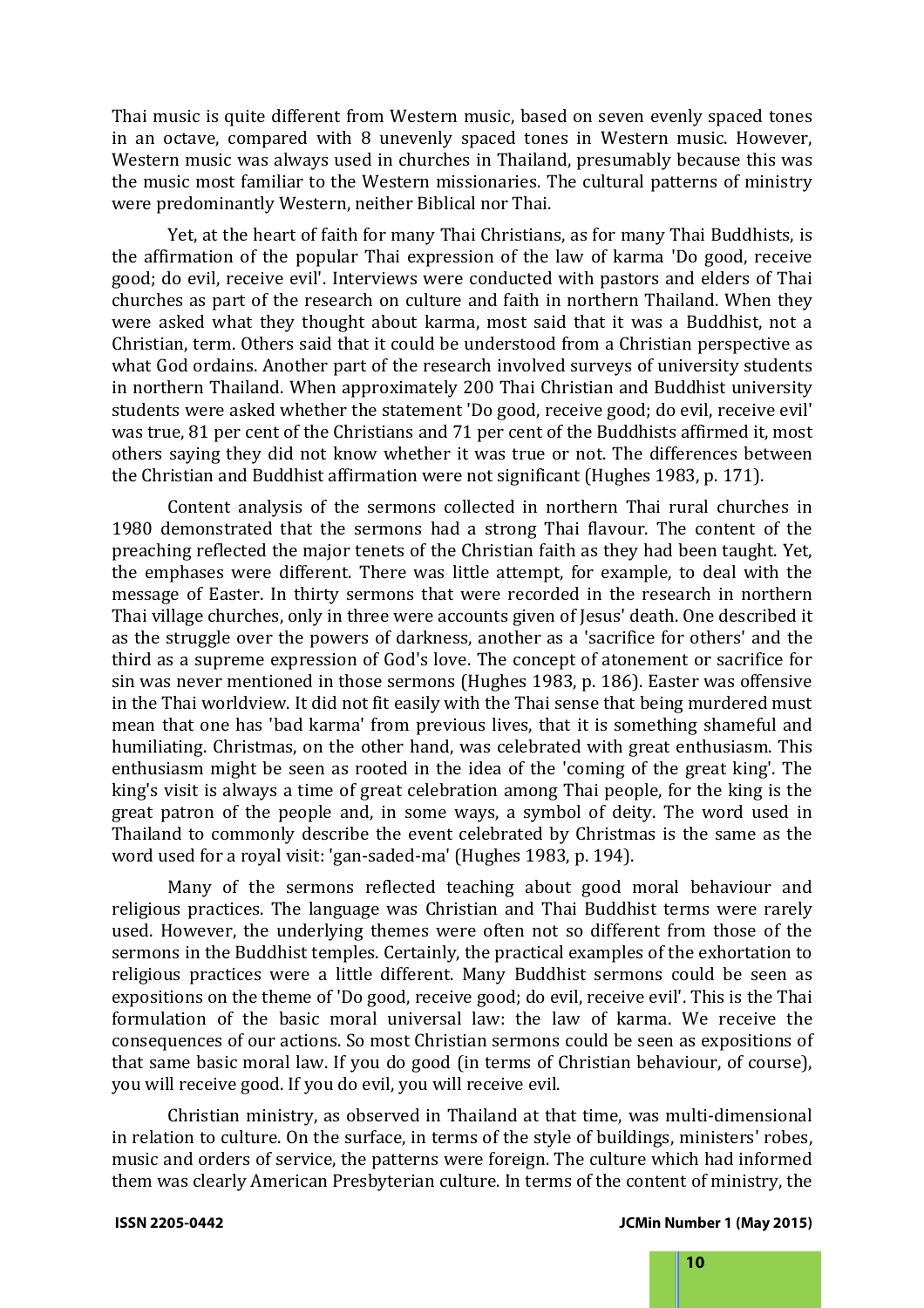message that was conveyed through the preaching, and in those aspects of the Christian faith that were emphasised, there was a Thai cultural flavour which had its origins in the Hindu-Buddhist tradition from India.

The importance of these observations is that it is necessary to look at ministry as multi-dimensional. One might make similar observations of the multi-dimensional way in which ministry relates to culture in Australia. Different dimensions of ministry may relate to culture in quite different ways.

### **Multiple Dimensions to Ministry in Australia**

Contemporary large charismatic churches in Australia often have seating patterns like those at a theatre: around a central stage. The music reflects contemporary styles, perhaps somewhere between a small folk band or a rock band. One might draw parallels between the form of presentation used by preachers with speakers at other events such as political rallies. The use of the data projector for songs and other information reflect contemporary teaching environments. Indeed, some charismatic and evangelical churches have been intentional in trying to develop a context in which people who do not have a history of church attendance feel at home. The context reflects the culture. In this regard, the context suggests a 'Christ of culture' pattern.

Entering a church of a mainstream denomination, however, one may well be struck by the distinctive architecture and patterns of seating. The architecture of most mainstream churches is dominated by the traditions of faith and particular theological expressions. There is nothing in contemporary culture quite like the cathedral with its rows of seats under a very high ceiling. The cross-formation of many churches is meant to be distinctively Christian. While some Catholic churches have moved to a semicircular format since Vatican II, the dominance of the altar continues to set them apart from other contemporary buildings.

While there is some variation in the music in mainstream churches, many still use some form of organ and use classical styles of music that have their origins in earlier centuries. Many of the hymns were written in the 18th and 19th centuries, although there is a sprinkling of later hymns in the hymnbooks. The very fact of using a hymnbook suggests a style of gathering very different from most other gatherings of people in contemporary Western society. The National Church Life Survey reported that 70 per cent of Anglican and 71 per cent of Uniting Church attenders found traditional music helpful compared with just 17 per cent of attenders at the Assemblies of God (Kaldor et al. 1995, p. 35).

The dress used by the leader in a traditional church is also usually distinctive and bears little or no resemblance to the dress used in other contemporary contexts. According to the National Life Survey of 1991, 72 per cent of Anglican and 30 per cent of Uniting Church attenders preferred their clergy to wear robes, compared with just 1 per cent of attenders at the Assemblies of God and 1 per cent at Baptist Churches (Kaldor et al. 1995, p. 33).

The patterns of worship in mainstream churches generally reflect traditional theological patterns rather than contemporary patterns. Indeed, the patterns have been developed over hundreds of years and often use formulations, such as creeds, that were adopted fifteen hundred years ago or more. Thus, the nature of worship in most mainstream churches suggests a theology of 'Christ against culture'.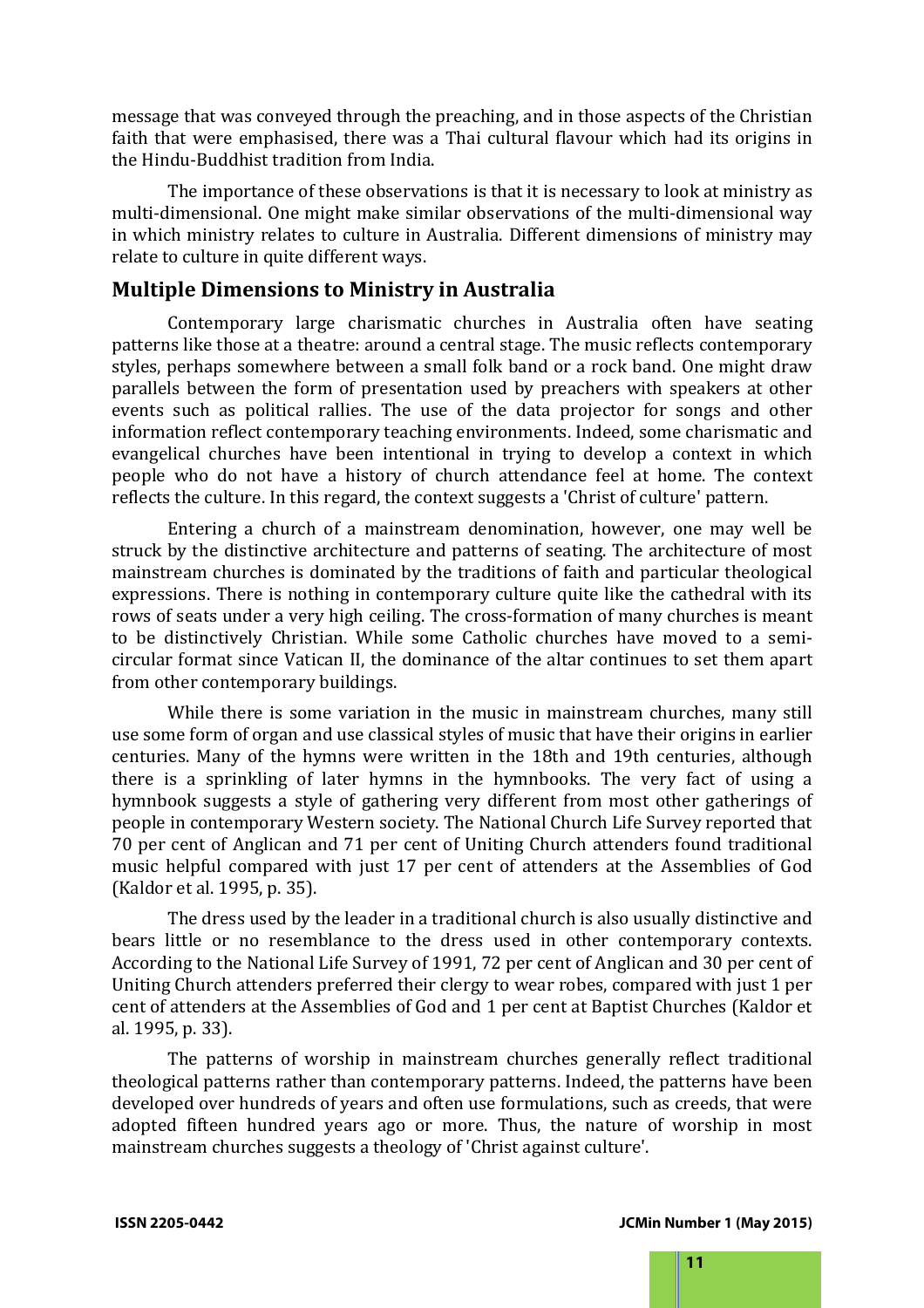While the expressions of worship in music, the architecture of the buildings and the dress of the pastor, in most Australian Pentecostal and charismatic churches reflects contemporary Australian culture, many beliefs and values that are maintained by most Australians Pentecostals and charismatics are 'counter-cultural'.

If one takes the area of permitted sexual expression and the relationship of sexuality to marriage, for example, it is evident that Pentecostals and Baptists hold very different views to the dominant views in the Australian population. Overall, 9 per cent of the Australian population believes that sexual relations before marriage are always wrong, compared with 42 per cent of Baptists, and 78 per cent of Pentecostals (Hughes and Fraser 2014, p. 88).

On the other hand, in mainstream churches where the music, architecture and dress of the leader of worship is 'counter-cultural', many beliefs and values are close to those found in the wider society. Thus, in contrast to the Baptists and Pentecostals, just 4 per cent of Anglicans, 8 per cent of those who identify with the Uniting Church, 12 per cent of Catholics and 14 per cent of Orthodox believe that sexual relations before marriage are always wrong (Hughes and Fraser 2014, p. 88).

These different views of sexuality before marriage correlate with the age of marriage. Among people in the 20 to 24 year age group, 15 per cent of Pentecostals and 13 per cent of Baptists were in a registered marriage, compared with just 4 per cent of Anglicans and Catholics, and 5 per cent of Orthodox and Uniting Church people, and 6 per cent of the total population (Hughes and Fraser 2014, p. 35). In this regard, then, the patterns of life among Pentecostals and Baptists reflect teaching which is quite different from the dominant patterns in Australian culture, while the patterns in the mainstream denominations are similar to those in the wider culture.

### **The Essential Dimension of Ministry**

In their study of religion and spirituality, Heelas and Woodhead (2005) make some interesting observations. They argue that the major change in the nature of Western culture has been a re-defining of the goals of life. At its heart, they see a change in how the aims of life are conceived: from fulfilling duties associated with one's social roles (referred to as 'life-as') to the fulfilment of the individual in terms of knowing oneself and responding to one's inner deep desires (referred to as 'subjective-life'). While they argue that this change in culture initiated what they describe as the 'spiritual revolution', it also had a varied impact on different types of churches. They argued that those churches which were least open to the fulfilment of the subjectivity of individuals declined most rapidly while those churches most attuned to fulfilling the subjectivity of individuals experienced least decline, some even growing. In other words, they are suggesting that there is an 'essential' dimension of ministry which has to do to the ways in which ministry relates to how people approach the fulfilment of life. They argue that how this 'essential' dimension of ministry is developed will affect whether churches will attract or deter people from participating. In other words, if ministry is seen by people to correlate with how they see life being fulfilled, then people will be attracted to it. If it is not seen as correlated to that fulfilment, it will be seen as irrelevant to life.

The general argument of Heelas and Woodhead is that religion is associated with 'life-as' modes of living and is thus experiencing decline. On the other hand, spirituality is associated with 'subjective-life' and is consequently attracting more people. Contemporary forms of spirituality are more in tune with current Western culture, with the exploration of the inner self, than religion, which is primarily about duties defined in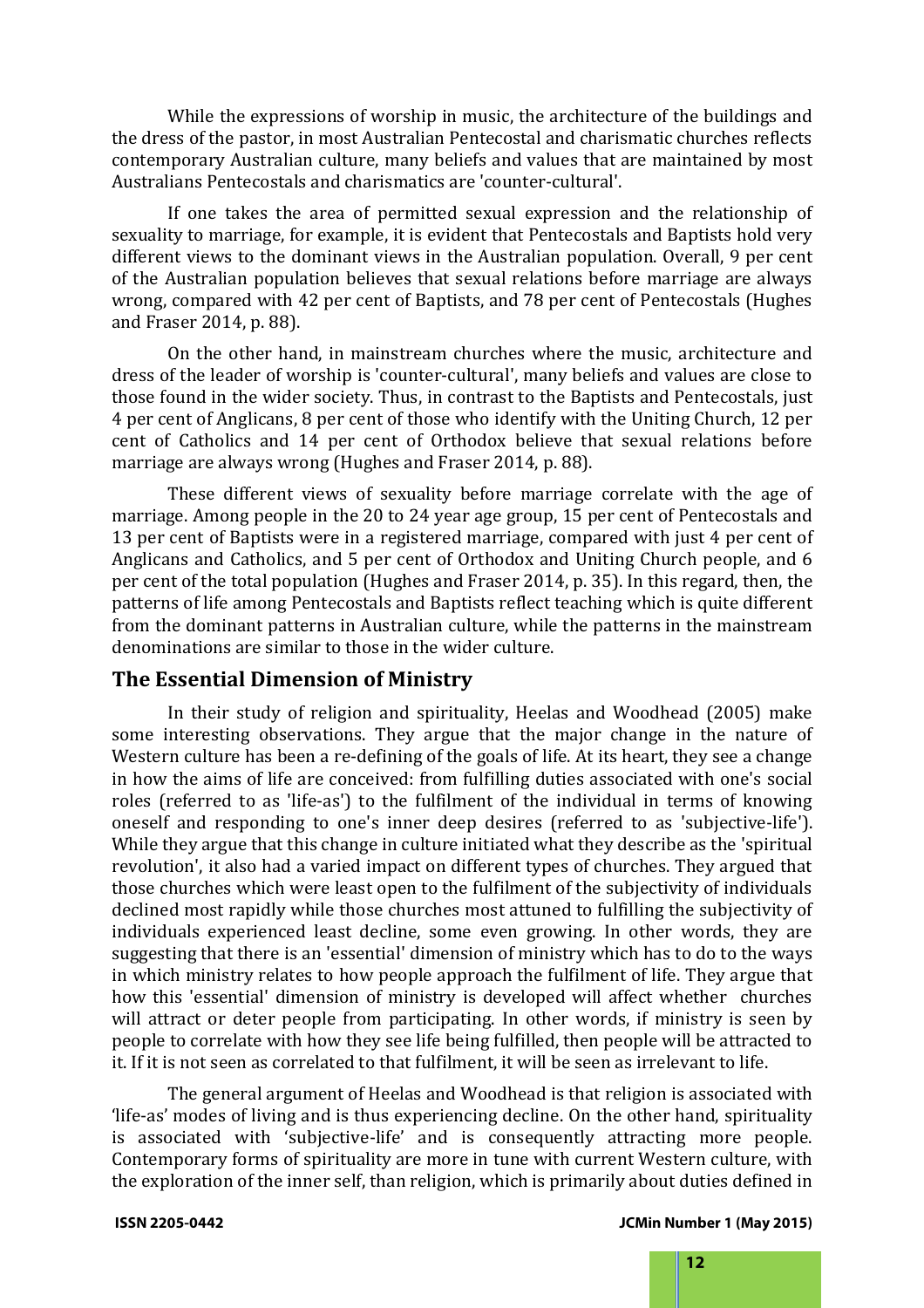terms of obedience to external authorities, such as church institutions, the Bible or God. Heelas and Woodhead argue that religion continues to be primarily about fulfilling 'lifeas' roles well: about being a better mother, a more devoted follower of Jesus, a more obedient child (Heelas and Woodhead 2005, Chapter 4, Section 4, para.2). The spiritual practitioners do not demand commitment to particular doctrinal belief systems. The people who turn to them do not face the prospect of being 'preached at or judged' (Heelas and Woodhead 2005, Chapter 4, Section 2, para. 17). Rather, clients are invited to explore what works for them, what fits with their personal experience.

While Heelas and Woodhead argue that all churches see truth and goodness, not in terms of the cultivation of the unique self but in terms of obedience to God, they actually relate to 'subjective-life' differently. Heelas and Woodhead have developed a typology of churches reflecting these differences and they identify them as:

- churches of humanity
- churches of difference
- churches of experiential difference, and
- churches of experiential humanity.

**The churches of humanity** emphasise the worship of God through the service of humanity. Many of these churches, Heelas and Woodhead suggest, are mainline and liberal, both Protestant and Catholic. They are liberal in that they offer a level of freedom and tolerance and emphasise ethics over dogma and love over the law. However, Heelas and Woodhead (2005, Chapter 1, Section 2, para. 10) suggest that because of their strong emphasis on serving others, they are the least open to the exploration of the subjective self of all the church types. They pay little attention to the individual's experiences, needs, desires and moods, directing attention to the service of others.

Indeed, according to Heelas and Woodhead, even personal faith is not often discussed in the churches of humanity. The repetition of set liturgies, responses and hymns, the use of the lectionary, they argue, encourages people to conform their subjectivities to the common life of the church and discourages people from thinking about their own lives. Heelas and Woodhead argue that while there is some interest among members of the 'churches of humanity' in subjective-life forms, such as in mysticism, meditation and so on, these churches focus on life-as duties to others. There has been a humanising of faith, but not a subjectivising.

**The churches of difference**, Heelas and Woodhead (2005, Chapter 1, Section 2, para. 9) suggest, are churches which 'stress the distance between God and humanity, creator and creation, and the necessary subordination of the latter to the former'. These are mostly the evangelical churches. Heelas and Woodhead argue that they actually give more attention to 'subjective life' in their focus on reconstructing it, on 'being born again to new life'. These churches, they argue, appeal to those people whose lives are not working. They offer healing and peace, hope and security as they emphasise that people are loved by God. These congregations actually pay considerable attention to life's problems and to enhancing memories, moods and feelings, for example, through the singing of choruses. They seek to make people *feel* better (Heelas and Woodhead 2005, Chapter 1, Section 2, para. 13). On the other hand, these churches seek to do that by encouraging people to surrender their lives and their autonomy to God and, to that extent, reject some of the inner experiences and directions a person may have.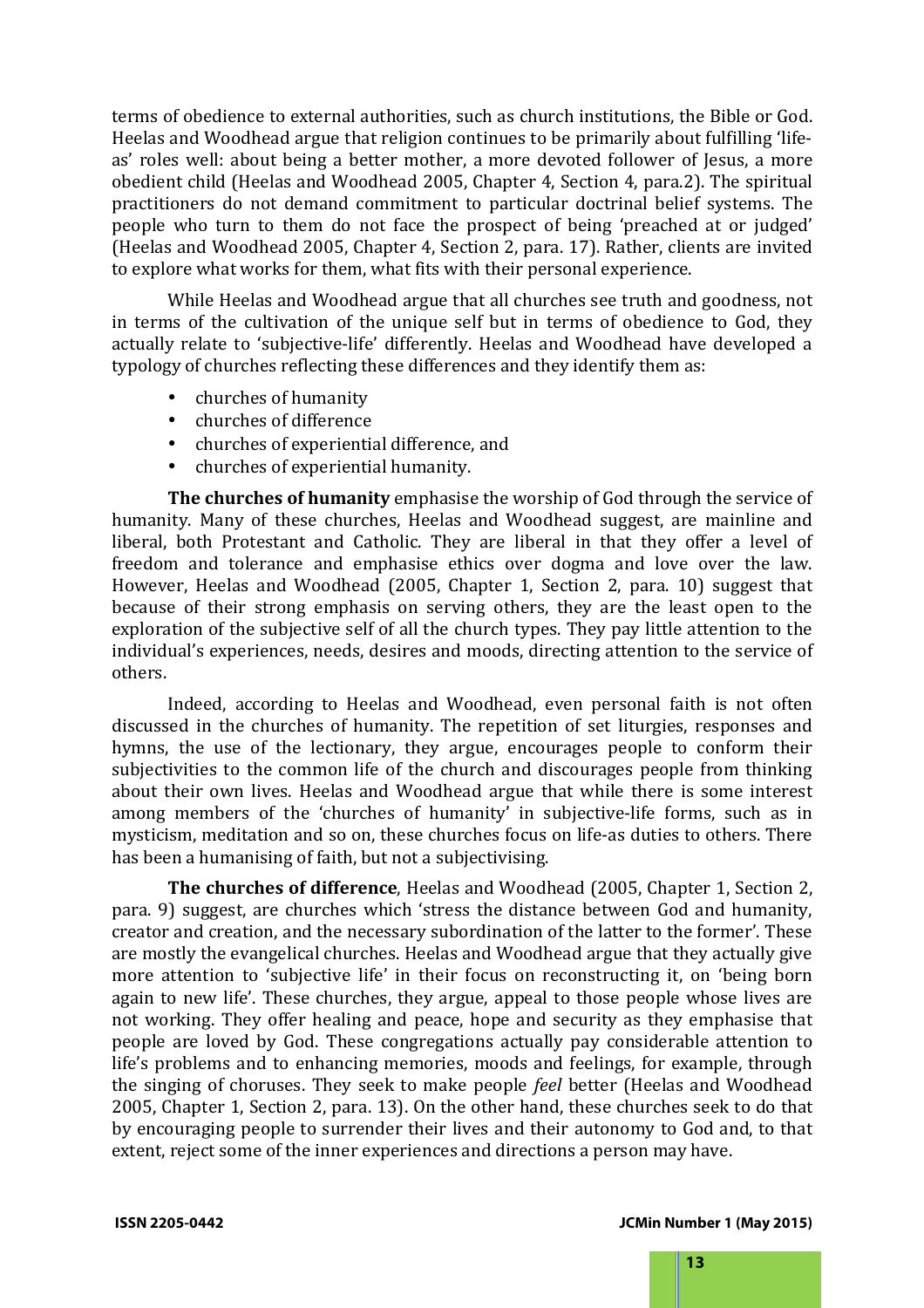**The experiential form of churches of difference**, Heelas and Woodhead (2005, Chapter 1, Section 2, para 14) argue, is found in the charismatic churches. Here, the 'Word' is not just the external body of Scripture but the living reality of God in people's lives. There is less emphasis on external conformity in the 'experiential churches of difference' than on the Holy Spirit becoming the inner core of subjective life and guiding and directing it from within. Thus, worship is less regulated and more personally subjective, although Heelas and Woodhead argue that only a narrow range of emotions are able to be expressed in worship, in particular, gratitude, joy, love and celebration. Heelas and Woodhead also note that only certain forms of subjective life are permitted. For example, homosexual feelings are taught as being unacceptable. People are constantly reminded they must fix their eyes on Jesus.

Heelas and Woodhead (2005, Chapter 1, Section 2, para. 17) argue that churches which went furthest in 'authorizing subjective-life' were the **churches of experiential humanity** which include Unitarians and the Society of Friends. These churches, they suggested, encouraged individuals 'to forge their own unique life paths'. They allowed people to disagree and to form their own opinions. They encouraged people to experiment with different types of spirituality, following their hearts. God is presented not as an external authority, but as the deepest, spiritual dimension of all life. Nevertheless, Heelas and Woodhead argue there remains in these churches a strong stress on the overriding duty of caring for others and for the whole planet.

In relation to the basic way of approaching life, then, Heelas and Woodhead have argued that the 'churches of humanity' are 'counter-cultural'. Despite their attitudes to some issues such as sexuality, their dominant patterns of ministry provide little space for the self-realisation of the individual.

In contrast, Heelas and Woodhead argue that the evangelical churches are predominantly 'churches of difference' and actually give greater space to personal feelings and to people's individual challenges in life in a way that, to some extent, provides some space for the subjectivity of the individual. On the other hand, Heelas and Woodhead argue, these churches place significant limits on self-realisation and selfexpression in their stress of submission to God's will. If Heelas and Woodhead were using Neibuhr's terminology, they might be suggesting that in this fundamental dimension of ministry, the churches of difference are advocating a 'Christ as transformer of culture' approach.

The experiential form of churches of difference, predominantly the charismatic and Pentecostal churches, give greater space to personal feelings and to self-realisation than the evangelical churches, according to Heelas and Woodhead. They do this through their emphasis on the work of the Holy Spirit in the inner lives of individuals. Hence, while the language these churches use is often quite distinctive in its references to the Holy Spirit, rather than to the psychological terminology of self-expression and selfrealisation, Heelas and Woodhead believe that ministry in these churches is more aligned than in most other churches with the ways people conceive of life within contemporary Western culture.

One wonders whether or not the observation of Heelas and Woodhead is true of Australian Pentecostal churches. Certainly, the patterns of ethics and behaviour among Pentecostals in relation to sexuality and marriage are highly distinctive. Even more than evangelical churches, the Pentecostals appear to be quite strongly 'counter-cultural' in these matters. More research would need to be done in Australia to determine whether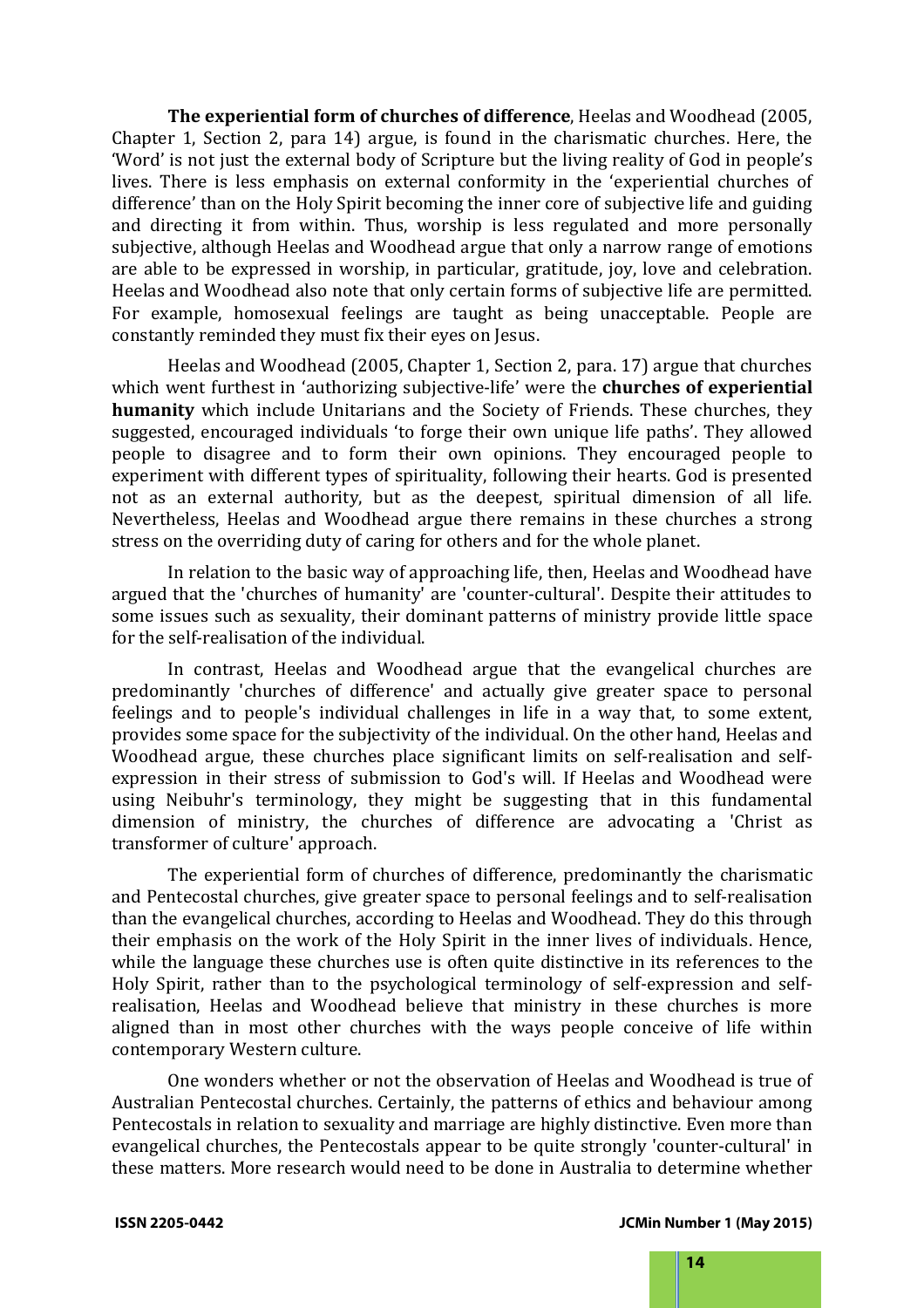the assessment of Heelas and Woodhead is valid. The point is that the relationship between culture and Christian ministry is multi-dimensional. Three major dimensions of the relationship have been explored here. We will use three words to describe them:

- **the contextual dimension:** the environment and patterns of ministry, including, for example, the style of architecture of the church building, the dress of the leader and the style of music;
- **the substantive dimension:** which has to do with the 'substance' of ministry and includes the teaching about faith and about the values associated with faith, such as values associated with sexuality and marriage; and
- **the essential dimension:** which is the ways ministry seeks to address the meaning and fulfilment of life.

What has been observed is that the ministry in a church may relate to culture in several ways at the same time. In some aspects, the patterns of ministry may be counter-cultural, in other ways, they may reflect the culture, and in other ways again, may suggest they are seeking to transform the culture.

### **How Then Should Ministry Relate to Culture?**

A major challenge for Christian ministry is working out in what ways ministry should relate to culture, noting that this is a multi-dimensional problem. Heelas and Woodhead argue that if the cultural pattern of contemporary Western society in which life is conceived in terms of the fulfilment of the subjective life of the individual, is ignored, people will simply ignore the churches. The very aims and objectives of the church will make little sense to them. In reality, it is probably not as simple as that. There are probably people who would prefer that the 'self' is presented to them in a concrete way rather than discovering it through 'self-realisation'. Nevertheless, the point that Heelas and Woodhead are making, that religious groups need to take some account of the basic conceptions of life that are rooted deep in the culture, is worth noting.

It is beyond the scope of this paper to draw firm theological conclusions as to how the contextual and substantive dimensions of ministry should relate to culture. Every aspect of ministry in those contextual, substantive and essential dimensions needs separate consideration. Many aspects of ministry, such as patterns of leadership, include both contextual and substantive dimensions. One might argue, for example, that at one level the processes of decision-making and the roles played by leadership in those are 'contextual'. At another level, the extent to which leadership seeks to develop patterns of either the 'big man' or 'the servant' come much closer to the very nature of what Christian communities are about, and thus may be considered 'substantive' (see, for example, the discussion in Roxburgh and Romanuk 2006). The point of this paper is not to resolve these issues, or to enter into theological debate about the details, but to point out that these issues of ministry are multi-dimensional. There is no simple choice between ministry which is 'counter-cultural' and ministry which accommodates to the cultural context. Rather, ministry can be, at the same time, both counter-cultural in some aspects and contextualised in others. All ministry must, in some respects, be counter-cultural and in other respects accommodate to the local culture in which it takes place.

What is clear from both the Thai and Australian examples and the research of Heelas and Paul is that, the ways in which ministry is both counter-cultural and